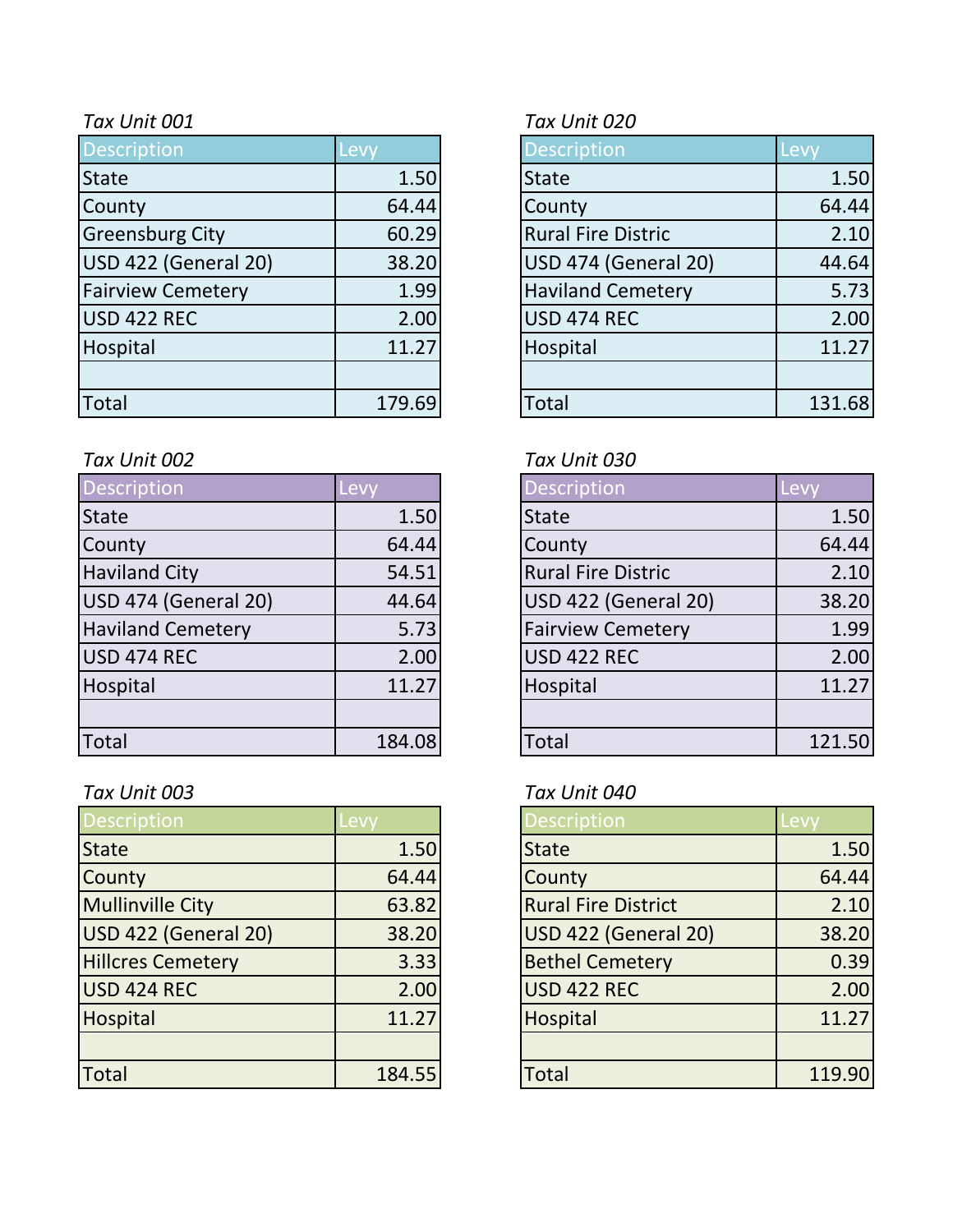| Description                | Levy   | <b>Description</b>         | Levy   |
|----------------------------|--------|----------------------------|--------|
| <b>State</b>               | 1.50   | <b>State</b>               | 1.50   |
| County                     | 64.44  | County                     | 64.44  |
| <b>Rural Fire District</b> | 2.10   | <b>Rural Fire District</b> | 2.10   |
| USD 422 (General 20)       | 38.20  | USD 422 (General 20)       | 38.20  |
| <b>Fairview Cemetery</b>   | 1.99   | <b>Haviland Cemetery</b>   | 5.73   |
| USD 422 REC                | 2.00   | <b>USD 422 REC</b>         | 2.00   |
| Hospital                   | 11.27  | Hospital                   | 11.27  |
|                            |        |                            |        |
| Total                      | 121.50 | <b>Total</b>               | 125.24 |

# *Tax Unit 060 Tax Unit 090*

| Description                | Levy   | <b>Description</b>         | Levy   |
|----------------------------|--------|----------------------------|--------|
| <b>State</b>               | 1.50   | <b>State</b>               | 1.50   |
| County                     | 64.44  | County                     | 64.44  |
| <b>Rural Fire District</b> | 2.10   | <b>Rural Fire District</b> | 2.10   |
| USD 422 (General 20)       | 38.20  | USD 474 (General 20)       | 44.64  |
| <b>Hillcrest Cemetery</b>  | 3.33   | Soldier Creek Cemetery     | 0.00   |
| USD 422 REC                | 2.00   | <b>USD 474 REC</b>         | 2.00   |
| Hospital                   | 11.27  | Hospital                   | 11.27  |
|                            |        |                            |        |
| Total                      | 122.84 | Total                      | 125.95 |

# *Tax Unit 070 Tax Unit 100*

| <b>Description</b>         | Levv   | <b>Description</b>         | Levy   |
|----------------------------|--------|----------------------------|--------|
| <b>State</b>               | 1.50   | <b>State</b>               | 1.50   |
| County                     | 64.44  | County                     | 64.44  |
| <b>Rural Fire District</b> | 2.10   | <b>Rural Fire District</b> | 2.10   |
| USD 422 (Genreal 20)       | 38.20  | <b>USD 422</b>             | 38.20  |
| <b>Hillcrest Cemetery</b>  | 3.33   | <b>No Cemetery</b>         | 0.00   |
| USD 422 REC                | 2.00   | <b>USD 422 REC</b>         | 2.00   |
| Hospital                   | 11.27  | Hospital                   | 11.27  |
|                            |        |                            |        |
| Total                      | 122.84 | <b>Total</b>               | 119.51 |

# *Tax Unit 050 Tax Unit 080*

| <b>Description</b>          | Levy   |
|-----------------------------|--------|
| <b>State</b>                | 1.50   |
| County                      | 64.44  |
| <b>Rural Fire District</b>  | 2.10   |
| <b>USD 422 (General 20)</b> | 38.20  |
| <b>Haviland Cemetery</b>    | 5.73   |
| <b>USD 422 REC</b>          | 2.00   |
| Hospital                    | 11.27  |
|                             |        |
| otal.                       | 125.24 |

| Description                   | Levy   |
|-------------------------------|--------|
| <b>State</b>                  | 1.50   |
| County                        | 64.44  |
| <b>Rural Fire District</b>    | 2.10   |
| <b>USD 474 (General 20)</b>   | 44.64  |
| <b>Soldier Creek Cemetery</b> | 0.00   |
| <b>USD 474 REC</b>            | 2.00   |
| Hospital                      | 11.27  |
|                               |        |
| Total                         | 125.95 |

| Description                | Levv   |
|----------------------------|--------|
| <b>State</b>               | 1.50   |
| County                     | 64.44  |
| <b>Rural Fire District</b> | 2.10   |
| <b>USD 422</b>             | 38.20  |
| <b>No Cemetery</b>         | 0.00   |
| <b>USD 422 REC</b>         | 2.00   |
| Hospital                   | 11.27  |
|                            |        |
| <b>Total</b>               | 119.51 |